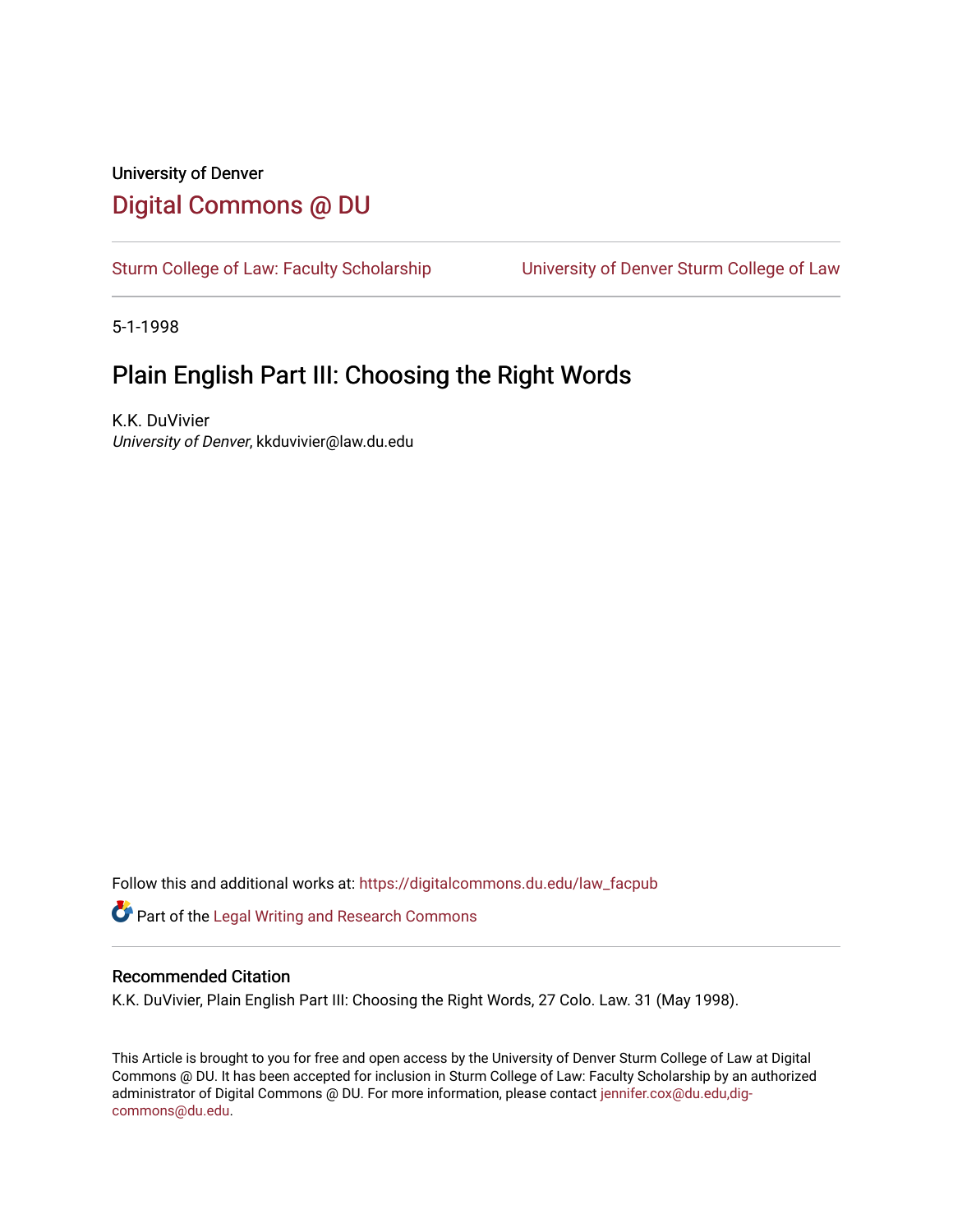# Plain English Part III: Choosing the Right Words

## Publication Statement

Copyright is held by the author. User is responsible for all copyright compliance.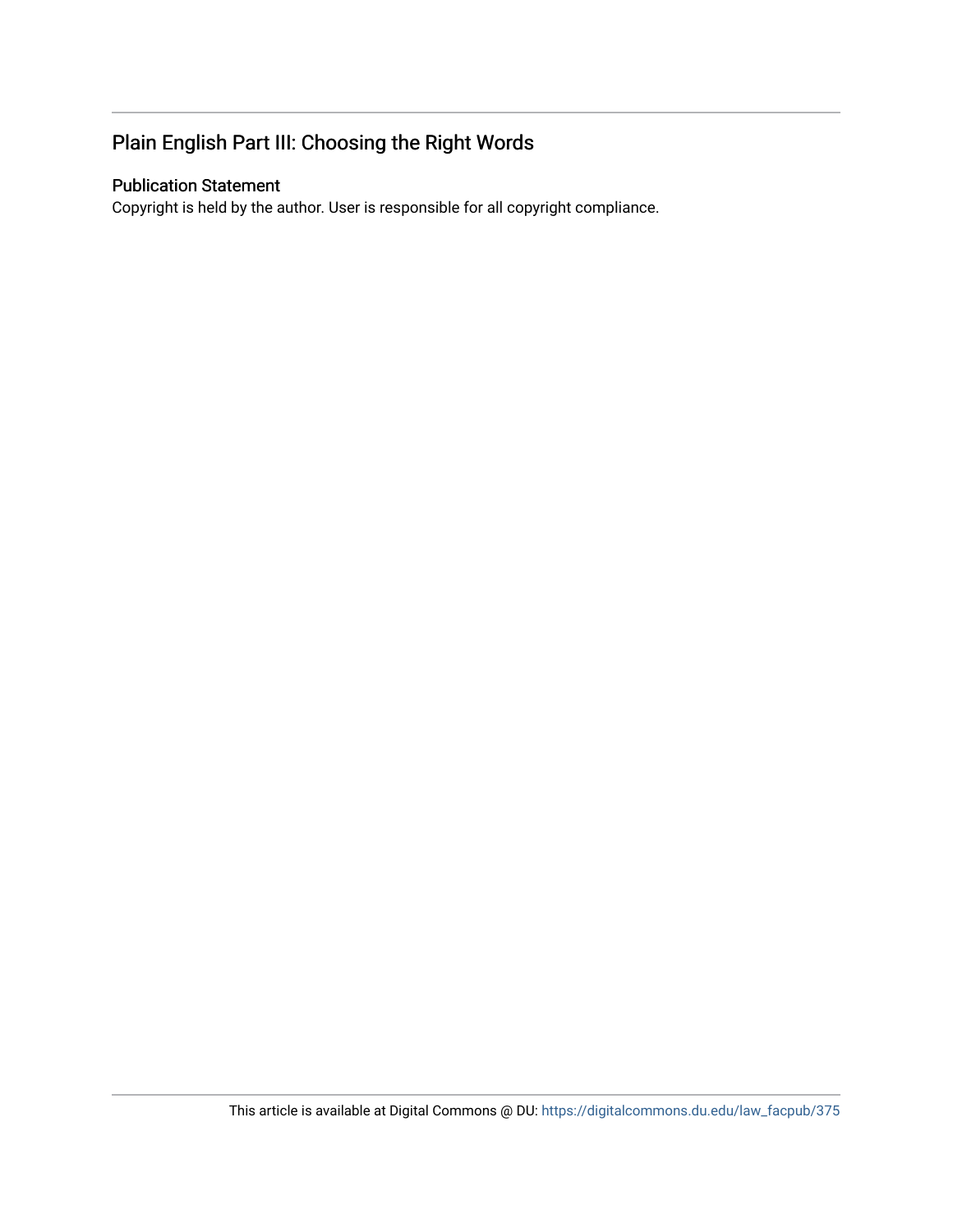# **The Scrivener: Modern Legal Writing**



# **Plain English Part III: Choosing the Right Words**



*by KK DuVivier* **j** *© 1998 KK DuVivier*

*Obtuse and mystic thoughts you must express With painful care, but seeming easiness; For truth shines brightest thro' the plainest dress*

Wentworth Dillon, *Essay on Translated Verse,* 1. 216

In an effort to provide investors with full and fair disclosures in language they can understand, the SEC has proposed rules to require that disclosures be written in Plain English.' These rules outline six "clear writing techniques": (1) active voice; (2) short sentences; (3) definite, concrete, everyday language; (4) tabular presentations; (5) no jargon; and (6) no multiple negatives. 2 The January and March 1998 *Scrivener* articles<sup>3</sup> addressed the first two techniques; this article addresses the third.

## **Definite Words**

You can make your writing more definite by substituting specific information for general characterizations. Using specifics has two advantages. First, legal readers are skeptics. Any unsuppported assertion is deemed untrue. By providing specifics, readers' doubts can be eased.4 Second, legal readers have a limited amount of time to decipher your writing. Specifics quickly provide readers with a sharp image so they will spend less time trying to figure out what you are saying and have more time left to consider agreeing with it.<sup>5</sup>

*Example:* One of the parties was driving several miles over the speed limit.

*Revised to be more definite:* Defendant Crowley was driving thirty miles per hour in a twenty-mile zone.

#### **DO YOU HAVE QUESTIONS ABOUT LEGAL WRITING?**

KK DuVivier will be happy to address them through *The Scrivener* column. Send your questions to: K.K. DuVivier, University of Colorado School of Law, Campus Box 401, Boulder, CO 80309-0401 or through e-mail to: duvivier@spot.colorado.edu.

#### **Concrete Words**

A cognitive psychologist and an English professor from Carnegie-Mellon University6 studied how readers approached complex written information. These readers attempted to visualize the information by taking abstractions and converting them into concrete situations in which people performed actions.7

One way to sharpen the focus of these visualizations is to use vivid wording. Substitute neutral words, such as "look" or "touch," with alternatives that provide a concrete image, such as "glance," "stare," "tap," or "shove."

Another way is to scour your writing for abstractions, such as "situation," "factor," or "circumstance," and to replace these terms with the concrete. The SEC handbook illustrates one such progression from abstract to concrete.

*[Abstract]* asset-investment-security-equity-stock-common stock-one share of IBM common stock *[Concrete].8*

To experience the power of concrete images, compare these two descriptions of Moses inflicting a plague on Egypt *(Exodus* 8:7) from *Plain English for Lawyers. <sup>9</sup>*The traditional version:

He lifted up the rod and smote the waters of the river **...** and all the waters that were in the river were turned to blood. And the fish that were in the river died; and the river stank, and the Egyptians could not drink the water of the river; and there was blood throughout all the land of Egypt.

The "modem environmental impact report" version:

The water was impacted by his rod, whereupon a polluting effect was achieved. The consequent toxification reduced the conditions necessary for the sustenance of the indigenous population of aquatic vertebrates below the level of viability. Olfactory discomfort standards were substantially exceeded, and potability declined. Social, economic, and political disorientation were experienced to an unprecedented degree.

## **Everyday Words**

When confronted with a new word that is unusual or unfamiliar, readers lose their train of thought and instead ponder

*KK DuVivier is a senior instructor of Legal Writing and Appellate Court Advocacy at the University of Colorado School of Law, Boulder*